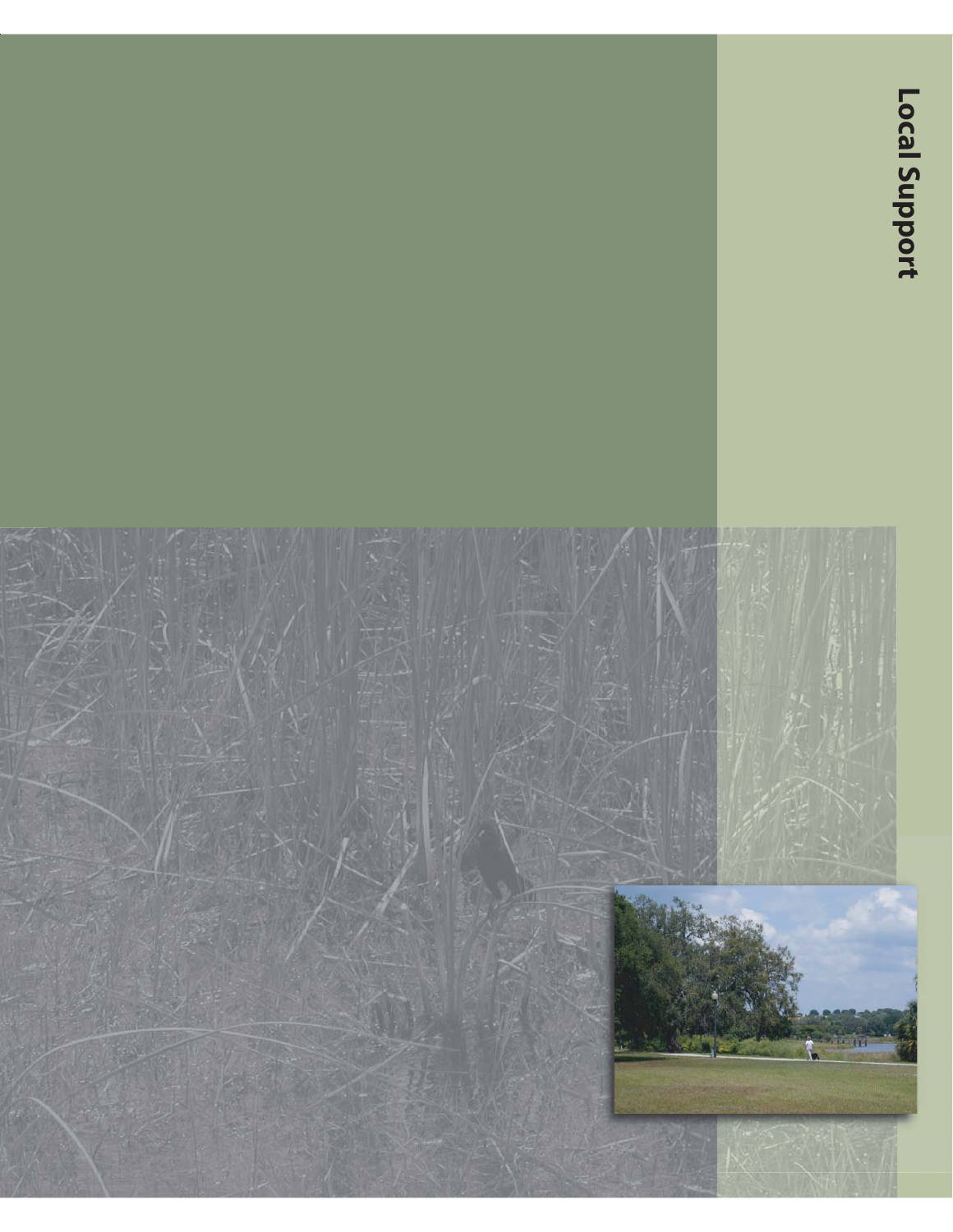# **4 Local Support**

There is strong local support for the designation of the Ridge Scenic Highway. The Corridor Advocacy Group has worked hard to involve local governments, non-profit organizations, civic groups, and local citizens in preparing the Corridor Management Plan.

### **Letters of Support**

The Corridor Advocacy Group has obtained letters of support from the following organizations:

- Chalet Suzanne
- Frostproof Historical Museum and Library
- **Historic Lake Wales Society**
- Lake of the Hills Community Club
- **Lake Wales Lions Club**
- **Lake Wales Police Department**
- Northeast Polk County Historical Society
- Ridge Audubon Society
- The Depot Lake Wales Museum and Cultural Center

The following corridor residents have also submitted letters of support to the Corridor Advocacy Group:

- **Bart Aleck, Little Market, Lake Pierce**
- Conrad Lantz and Delores Garrett, South Star Hills
- Dennis Coder, Drift In Resort, Lake Pierce
- Kathleen and Virgil Powell, Lake Pierce
- Patricia Waters, Lake Pierce
- Richard Huxtable and Diane Pierce Huxtable, Artist and Resident, Lake Pierce
- Robert Conners, La Bella Torre and Coldwell Banker, Lake Wales
- Robert Kirk, Kirk Country Store, Lake Pierce
- Ted and Shirley Nelson, Frostproof
- **Theresa Collins and Marty Keller, Lake** Pierce
- Tim Powell, Powells Landscape and Tree Service, Lake Pierce

Copies of the letters of support are included in the Appendix.

### **Groups and Organizations Involved in Preparing the Corridor Management Plan**

The Corridor Advocacy Group consists of representatives from local government, nonprofit organizations, civic groups, and local residents. These individuals have worked together closely to build consensus for the ideas and projects presented in the Corridor Management Plan.

Groups and communities represented on the Corridor Advocacy Group include:

- AAUW
- Babson Park Visioning Group
- Central Florida Regional Planning Council
- Chalet Suzanne
- City of Frostproof
- **City of Haines City**
- City of Lake Wales
- Cypresswood/Winter Haven Coalition
- Florida Department of Transportation
- **Frostproof Historic Museum**
- **Historic Bok Sanctuary**
- **Lake of the Hills**
- **Lake Wales Depot Museum and** Cultural Center
- Lake Wales Arts Center
- **Lake Wales Historical Society**
- **Mountain Lake Corporation**



*Museum and Library. Entire letter appears in the Appendix.*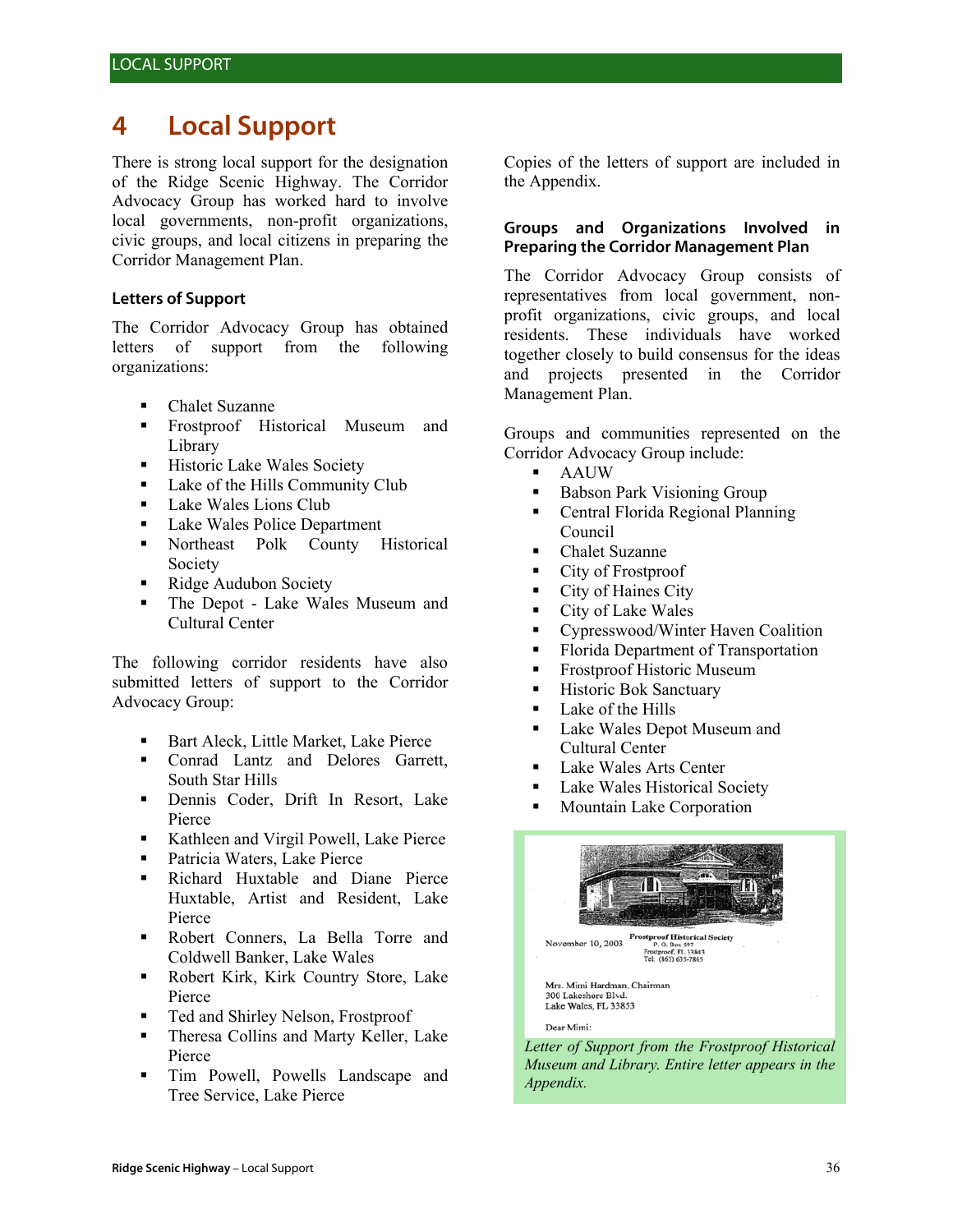- Mountain Lake Estates
- Polk County Historical Society
- Polk County Natural Resources
- Polk County Transportation Planning **Organization**
- Polk County Transportation Planning Organization Citizens Advisory Committee
- Ridge Audubon Society
- South Starr Hills
- The Nature Conservancy, Lake Wales Ridge Program
- **Town of Dundee**
- Town of Hillcrest Heights
- **Town of Lake Hamilton**
- Village of Highland Park

### **Resolutions**

In support of the Ridge Scenic Highway, resolutions were passed by the City of Haines City, Town of Lake Hamilton, Town of Dundee, City of Lake Wales, Village of Highland Park, Town of Hillcrest Heights, the City of Frostproof, the Polk County Board of County Commissioners, and the Polk County Transportation Planning Organization. Each of these local governments also signed the Letter of Intent, Eligibility Application, and this Designation Application. Resolutions appear in the Appendix.

### **Newspaper Articles**

*The News Chief*, *The Ledger,* and *The Lake Wales News* have provide coverage of Corridor Advocacy Group meetings and events, such as the three-day design workshop held in July 2003. The news articles have helped maintain communication between the Corridor Advocacy Group and the community as well as provide insight in the views of local residents. The news articles provide evidence of strong local support for the scenic highway designation. Copies of the news articles appear in the Appendix.

## **Surveys**

While preparing the Eligibility Application, the Corridor Advocacy Group prepared a survey to obtain input on how the community perceives the Ridge Scenic Highway and the types of improvements the community most values. This survey records the impressions of the corridor from frequent users of the corridor.

Nineteen surveys were completed. All survey respondents stated that they enjoy driving along SR 17, emphasizing the scenic quality of the corridor. Survey respondents also reinforced the connection between the corridor and significant historic, cultural, natural, and recreational resources. Survey respondents identified the following as historic, natural, cultural, recreational, or scenic resources that they identify with SR 17:

- Casa de Josephina
- Chalet Suzanne's Historic Village, Restaurant, Inn, Cannery and Airstrip
- Crooked Lake
- Cultural events (art shows/ ice cream socials/ carillon dinner, etc.)
- **•** Depot Museum and Railroad Corridor (Lake Wales)
- **Downtown Lake Wales**
- **Dundee Children's Park**
- Dundee Lake Marie Park
- Florida Natural's Groves
- **Florida scrublands**
- **Frostproof Historical Museum**
- **-** Hills
- **Hickory Lake Scrub**
- **Highland Park**
- **Historic Bok Sanctuary**
- **Historic Districts and Sites**
- **-** History Museums



*Feature article on the designation process, The Ledger, 8/17/2003. The entire article appears in the Appendix.*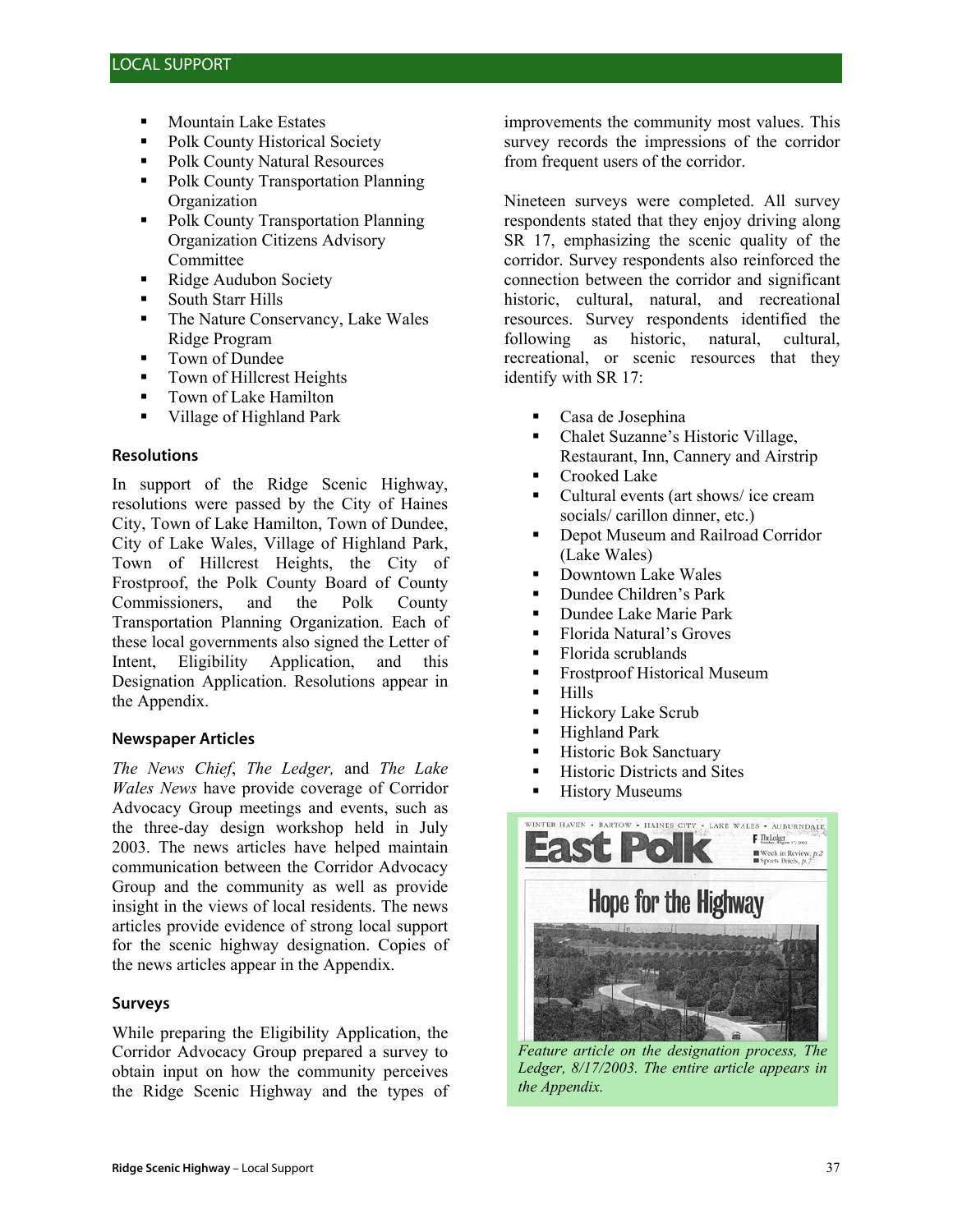- **Indian Creek Preserve**
- **I**ron Mountain
- Kissimmee River State Park
- **Lake of The Hills Community Club** House
- **Lake Starr**
- **Lake Wales**
- Lake Wales Arts Center
- **Lakes**
- **Lake of the Hills**
- **Lakes Wales Depot Museum**
- Orange Groves
- **Preserves**
- Ridge Audubon Center
- Rolling Hills
- Snodgrass Island<br>• The Lake Wales I
- The Lake Wales Ridge
- **Tiger Creek Preserve**
- Valleys
- **v** Vistas

When asked about safety enhancements, 74% of survey respondents stated that pedestrian enhancements are needed and 79% stated that bicycle enhancements are needed. Other types of enhancements that rated favorably by a majority of the respondents included preserved open views, less advertising signage, additional bicycle lanes, additional landscaping, more parks, improved informational signage and improved or additional lake access. *Table 1* and *Table 2* summarize the findings of the survey.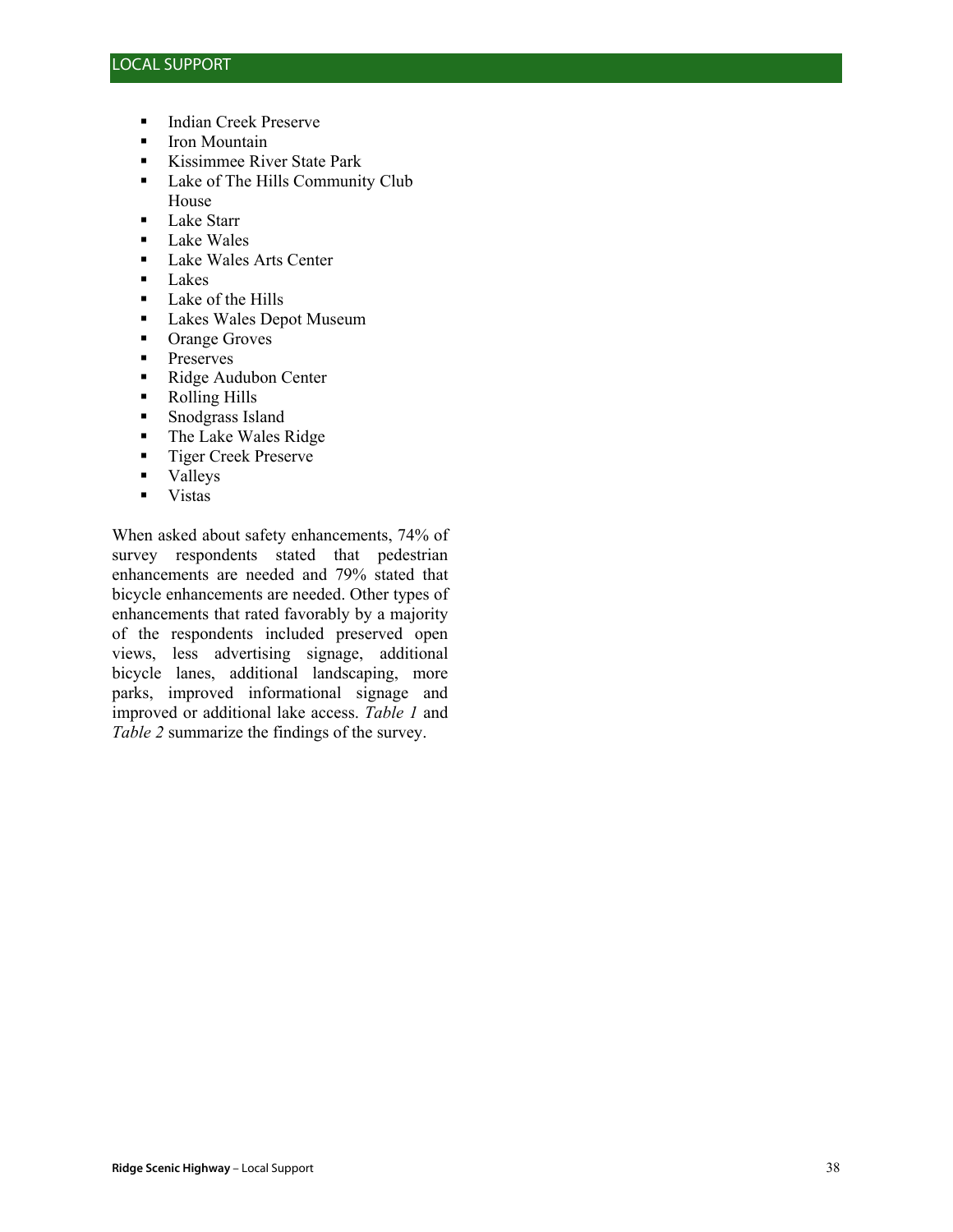

**Table 1: Safety Enhancements Needed along SR 17**